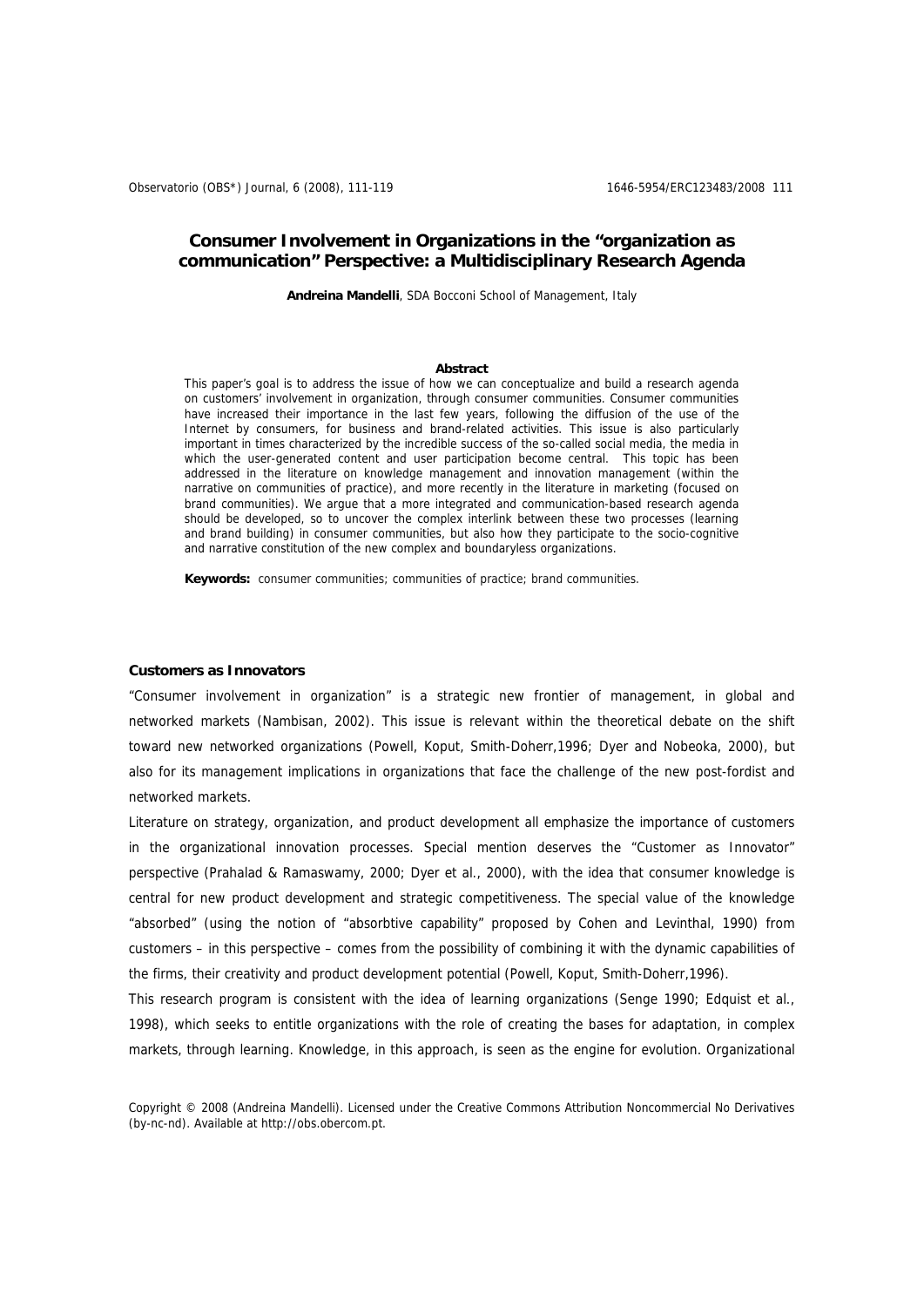learning is described as an emergent, trial-and-error process (Mintzberg, 1996; Rumelt, 1996), "situated" in specific and culturally bounded social settings and communities of practice (Lave and Wenger, 1991; Brown and Duguid 1991; Wenger et al., 2002). Communities of practice can be external, made by customers or other external business partners, who are willing to share their expertise on a relevant topic (Nambisan, 2002).

The biggest problem with the external communities is believed to be the difficulty for organizations of benefiting from this knowledge (Szulanski, 2000), developing relational learning processes and shared narratives for transferring their customers' tacit nowledge, transforming it into an organizational resource.

### **Costumer involvement in organization and brand communities**

The role of product brand and brand symbols in consumer culture and behaviour has changed quite substantially in the last decades, as well as our understanding of the complexity of consumption (McCracken, 1986; Carr, 1996; Escalas and Bettman, 2003; Thomson et al., 2005; Arnauld and Thomson, 2005). Consumers are not seen anymore as rational decision makers. They subjectively and socially construct their consumption and branding experiences.

With the diffusion of the Internet, consumer communities have started to be considered as a way to facilitate stronger relationships between firms and these new consumers because they become very active online (Schouten et al., 1995; Brown, Tilton, & Woodside, 2002; McAlexander et al., 2002; Dholakia, Bagozzi & Pearo, 2004). These communities develop in virtual and physical communication environments, around common interests related, directly or indirectly, to brands and products. Within this perspective we do not distinguish between corporate brand and product brand, since what matters (in a product-related or brand-related consumer community) is the brand that becomes salient for the consumer in his/her encounter with the product. The corporate and the product-specific values and symbols overlap.

Firms are supposed to benefit from launching or entering in relationships with existing consumer communities, around the social imagery of their brands, to fulfill business goals: increased sales, positive word-of-mouth, more effective market segmentation, increased website traffic, stronger brands; higher advertising and transaction fee revenue; better product support and service delivery (Porter, 2004).

"Consciousness of kind" or "we-ness" is the strong connection that members of a brand community feel toward one another beyond geographic limits, a sense of belonging, a social identity and a collective sense of difference from others not in the community. This sense of difference and oppositional brand loyalty, stemming from a sense of "legitimacy of cause", builds what the brand is and what the brand is not, along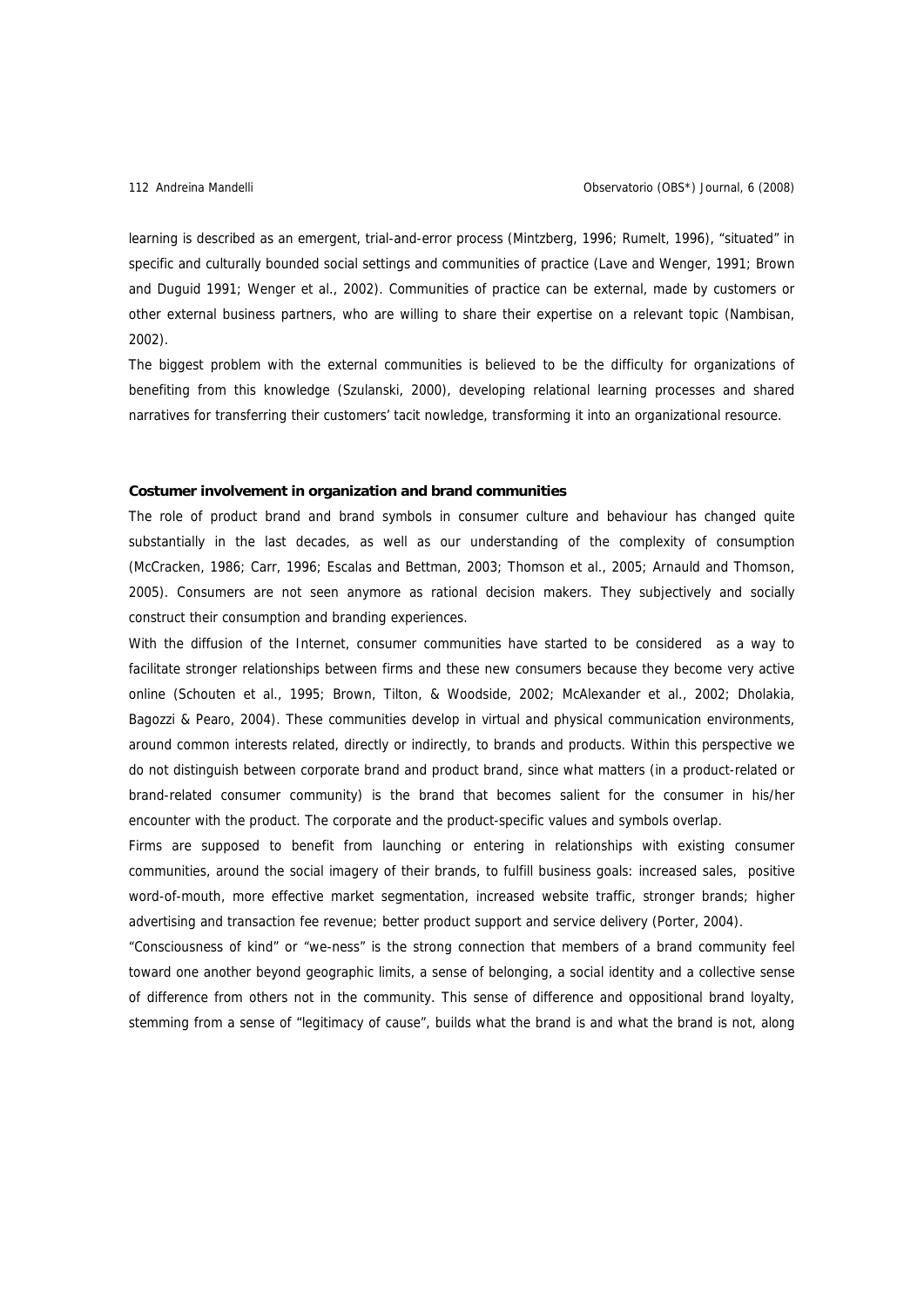with what the members are and are not. This socially negotiated meaning of the brand is strictly interlinked with experience and knowledge of the product (Muniz and O'Guinn, 2001).

For Muniz and O'Guinn (2001) rituals and traditions represent "vital social processes by which the meaning of the community is reproduced and transmitted within and beyond the community." They are usually centered on shared consumption experiences with the brand and social narratives. "Storytelling is an important means of creating and maintaining community. Stories based on common experiences with the brand serve to invest the brand with meaning, and meaningfully link community member to community member." (Muniz and O'Guinn, 2001) This social narrative include the institution that owns and manage the brand, since brand stories sometimes emanate from commercial texts and advertising. From these stories consumers negotiate brand identity (brand values), often including adversarial nuances and challenges to the firm's sense of ownership on the brand (Kozinets, 2004). Just because of this perspective, often adversarial consumerism can be included in the organizational discourse, since it can become part of the brand-consumer conversation.

Communities construct their life and social identity through dynamic processes, embedded in rich social contexts. Consumers participate to this symbolic construction bringing their knowledge and rational expectations but also their individual and social emotions and dreams. But the link between this rich social context and brand building does not seem so simple to researchers and practitioners yet (Kozinets, 1999; As Bagozzi and Dholakia (2002) write: "Much effort in the last five years or so has gone toward creating virtual communities for commercial purposes. Early simplistic thinking of 'build and they will come' has given way to a less obtrusive, hands-off 'nurture and cultivate' approach – but even here, the focus of marketers has been on keeping the commercial topic (discussion regarding the product) as the underlying focus of the community. … such an emphasis may be somewhat myopic and misdirected. The group, not the product must be the object of nurturance, for virtual community builders" (Bagozzi and Dholakia, 2002, p. 18).

Another underexplored issue regards the influence of the so-called internal organization on the external organization. On the knowledge side of the problem it is relevant to understand how the knowledge that emerges from organizational practices enters the life of consumer communities. On the brand identity side it is a matter of relationship between formal brand communication (advertising) and this consumer-driven social sensemaking. Knowledge and identity emerge from a complex dialectics between consumer narratives and corporate communication. What are the implications for marketing communication management in organizations?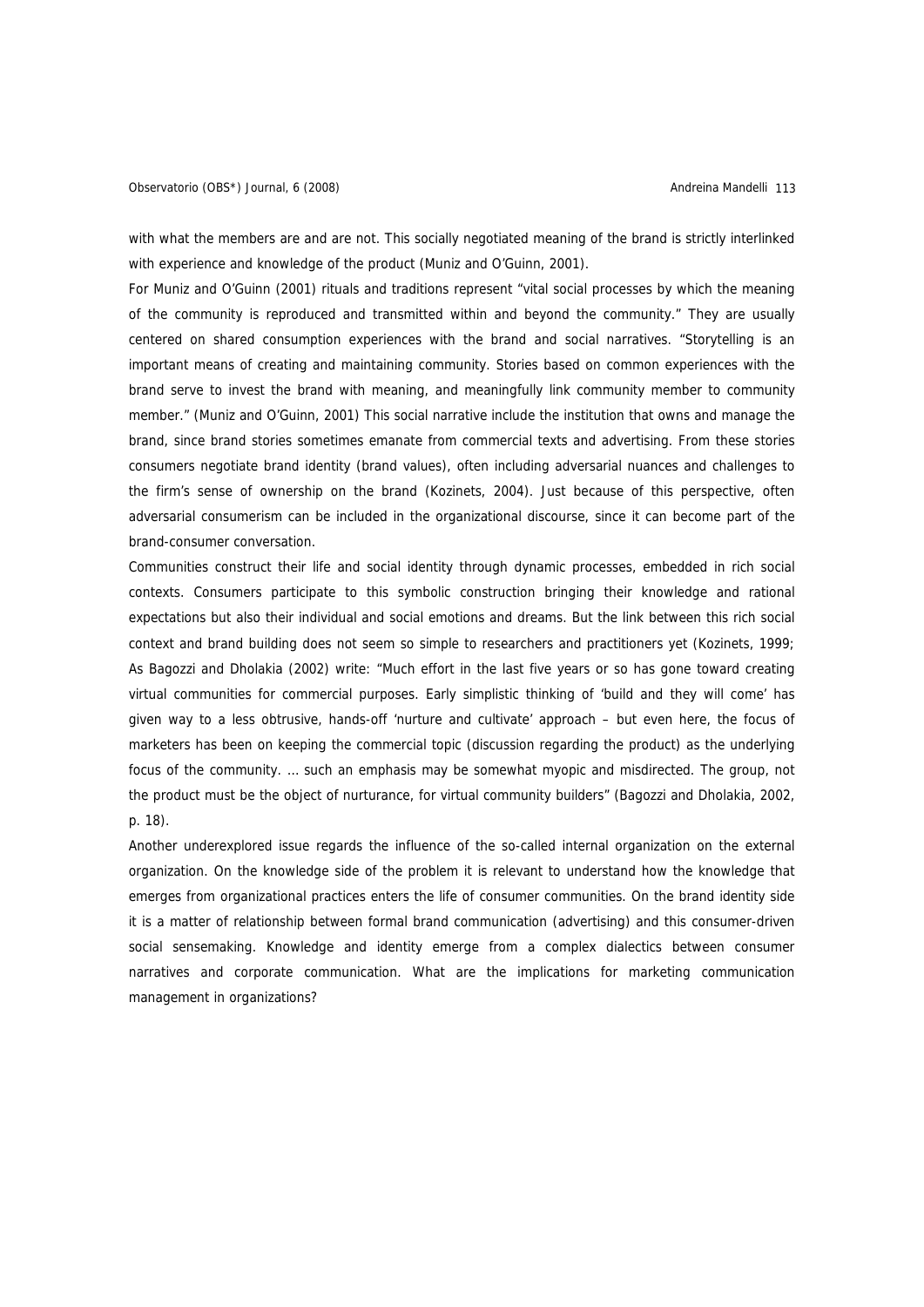# **Proposing a new interdisciplinary approach, grounded in communication theories of organizations**

In this paper we propose a communication-based integrated approach to the study of consumer knowledge (in particular knowledge for product development) and brand identity, within the "customers' involvement in organization" area of research.

The studies on customer involvement in organizations have highlighted the importance of socialization processes among consumers, and between consumers and organizational actors, in order for firms to achieve the expected benefits. This is why consumer communities (often in the form of brand communities) have been increasingly considered a strategic phenomenon for organizations, from different fields of management studies and firms are suggested to enter in rich and relaxed relationships with these informal groups of consumers, if they want to reach their learning and brand-based goals.

The application of these principles have, though, highlighted how difficult is to establish these bridges between the so-called internal and external organization. On one side it is reported to be difficult to understand how to transform external into internal knowledge, and how to use it, particularly in contexts of radical innovations. On the other side firms are still struggling with the challenges posed by a negotiated and collaborative view of brand identity.

Some of these problems can arise from the approach used to conceptualize the relationship between firms and consumer communities. Knowledge is often conceived as something to be "acquired", "absorbed" or "accessed". Collaborative brands are often considered as negotiated extensions of advertising-based product identities. We consider this the main fallacy in the approach applied, in the mainstream research, to the study of this issue. Knowledge and communication are conceptualized using a "message transportation" metaphor, while in communication studies we have since long understood that communication is a "ritual" social construction of reality (Carey, 1989).

Research that in both fields (innovation management and marketing) are starting to apply an ethnographic and conversational perspective (Kozinets, 2004; Cova and Cova, 2002; Lundkvist and Yakhlef (2004) are showing how richer can be our understanding, if we study consumer communities as part of the organizational conversation. But today even these studies are separated by disciplinary boundaries and still limit the exploration to their object of interest: consumer knowledge or brand identity. We instead contend that leaving these efforts on separate grounds we are still missing the point.

From a communication perspective there cannot be knowledge without identity and identity without knowledge. Communication rituals and practices generate both knowledge and identities.

It is a matter of relationship between knowledge and social sensemaking, but also a matter of understanding how the process of knowledge building is related to identity construction. Communication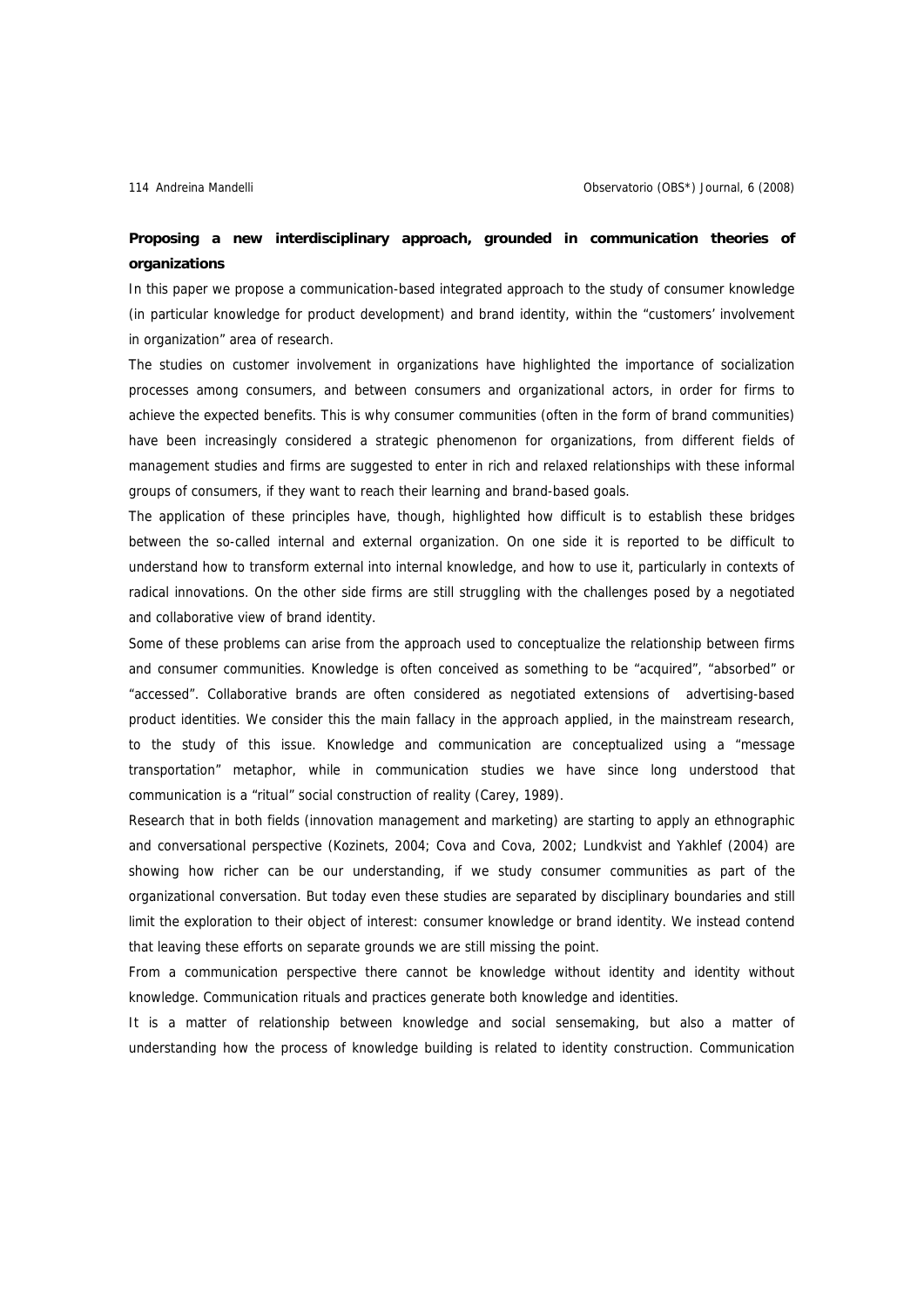scholars contend that these two terms cannot be separated (Taylor, 1999). "Organizations … need to know that they are organizations - that they form a community of people united by a common fate. Otherwise, if the community itself has no identity to the people who make it up, it will eventually fall apart. Thus, this means that what the community knows, as a community, must somehow be given a voice so that it can, in Weick's (1969) words, 'know what it knows because it sees what it says.' And that means voicing the network's practical knowledge discursively, to make it intelligible to the community as a whole. " (Taylor, 1999) It is through narratives and narrativity that we come to know and make sense of our social world, and it is through narratives that we constitute our social identity (Somers, 1994).

We argue that we can produce a better understanding of consumer communities, and how we can include them in organization innovation and identity building, if we take an interdisciplinary, communication-based approach. An interdisciplinary integration of the research on consumers' communities of practice with the one on brand communities, around the communication processes involved in these practices, promises to be the best conceptual framework within which we can place the study and the management of customer involvement in organizations.

If we think at organizing as "intersecting networks of conversations" (Maturana, 1997, p. 61), knowledge is not something that can be "absorbed" from somebody (consumers in our case); It is a symbolic complex and interactive construction of meaning. We think that a robust research agenda in this area should build on the idea of organization developed in social psychology of organizations by Karl Weick (Weick, 1969, 1995; Daft and Weick, 1984) and in organizational communication by James Taylor, Linda Putnam, Barbara Czarniawska, D. Robichaud, and Cooren (Taylor and Cooren, 1997; Taylor, 1999, 2001; Heaton and Taylor, 2002; Taylor and Robichaud, 2004; Robichaud, 2001; Robichaud et al., 2004; Czarniawska, 1997; Putnam and Cooren, 2004). In their work organizing is social sensemaking and communication.

The one that we propose is an innovative research agenda, because the researchers we cited applied their communication-based view of organization only to intra-organization analysis or (in very few cases) to inter-organization practices, while we propose to apply it to the study of consumer involvement in organizations. If organizations are conversations; consumers are part of this interactive construction of knowledge and meaning, but also this conversation constitutes both organizational knowledge and identity (and therefore brand).

Without understanding what constitutes social identity in what we can still call the "external part of the organization" and how it links to practices and communication in the "internal" organization, firms cannot explore collaborative knowledge building with their customers. Identity builds on symbols and narratives. But also collaborative branding cannot be built apart from this dynamic process of learning. Knowledge and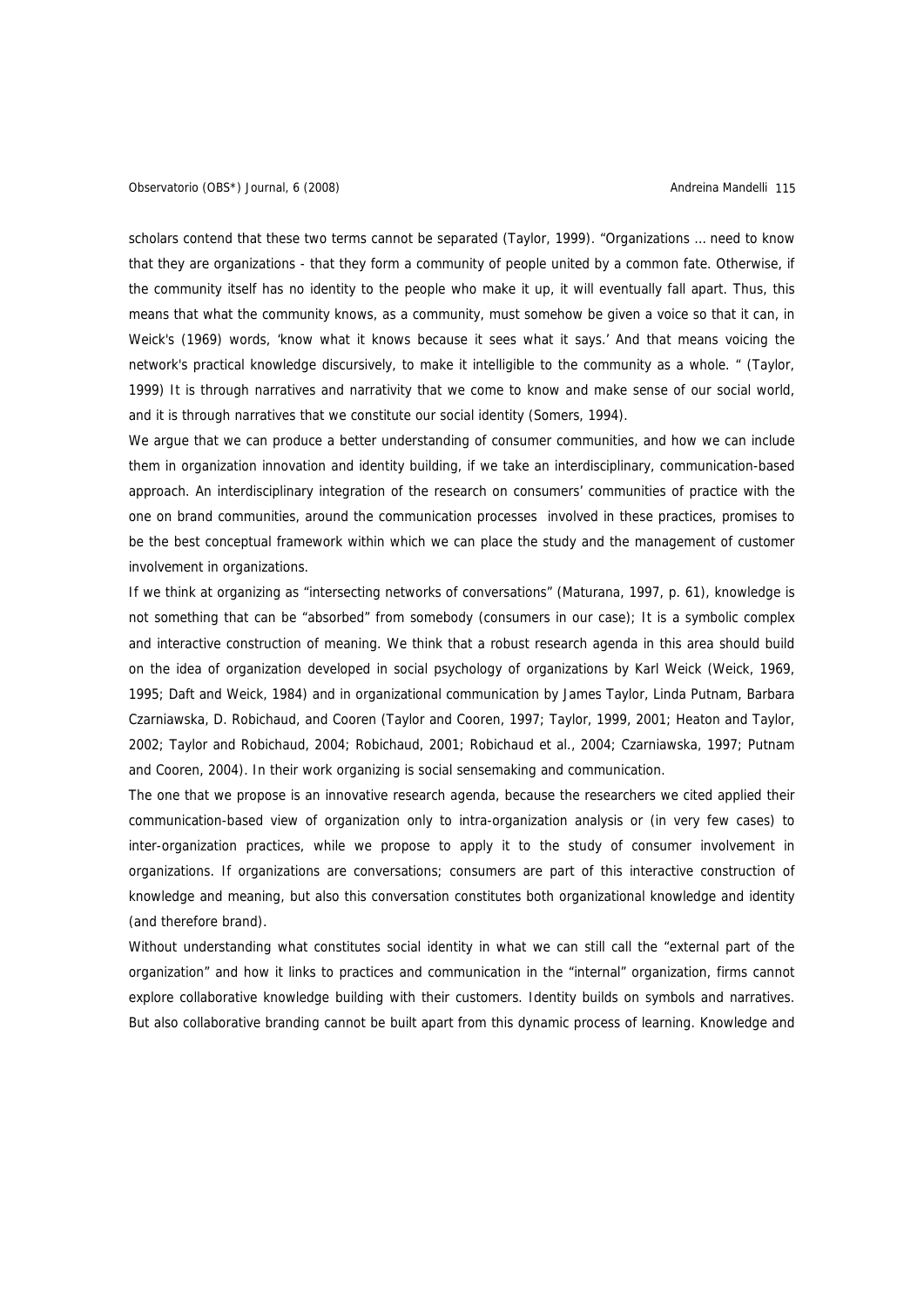collaborative brands, in the interaction with consumer communities, are the products of the same process, a process that we call communication.

Within the plan of this short article we limit our interdisciplinary proposal to the theoretical research agenda on these issues. Future studies should address also the managerial and practical implications of this approach, exploring the normative dimension of this perspective. What management rules for the new firmconsumer encounters? We think there is room for relevant research in this area.

## **References**

Arnauld, J. E.; Thompson, J. C. 2005 Consumer Culture Theory (CCT). Twenty Years of Research. Journal of Consumer Research. Mar 2005. Vol. 31, Iss. 4; p. 868

Bagozzi, R. P., & Dholakia. U. M. (2002). Intentional social action in virtual communities. Journal of Interactive Marketing, 16(2), 2-21.

Brown, S. L., Tilton, A., & Woodside, D. M. (2002). The case for on-line communities. The Mckinsey Quarterly, 1.

Brown, J. S.; Duguid, P. 1991 Organizational Learning and Communities-of-Practice; Toward a Unified View of Working, Learning and Innovation, Organization Science 2, No. 1, 40–57

Carey, James W. (1989), Communication as Culture: Essays on Media and Society, Boston: Unwin Hyman.

Cohen, W. M. & Levinthal, D. A. (1990). 'Absorptive Capacity: a New Perspective on Learning and Innovatin', Administrative Science Quarterly, Vol35, No1, pp. 128-152

Cova, Bernard and Veronique Cova 2002, "Tribal Marketing: The Tribalisation of Society and Its Impact on the Conduct of Marketing," European Journal of Marketing.

Czarniawska, B. 1997. Narrating the organization: Dramas of institutional identity. Chicago: University of Chicago Press.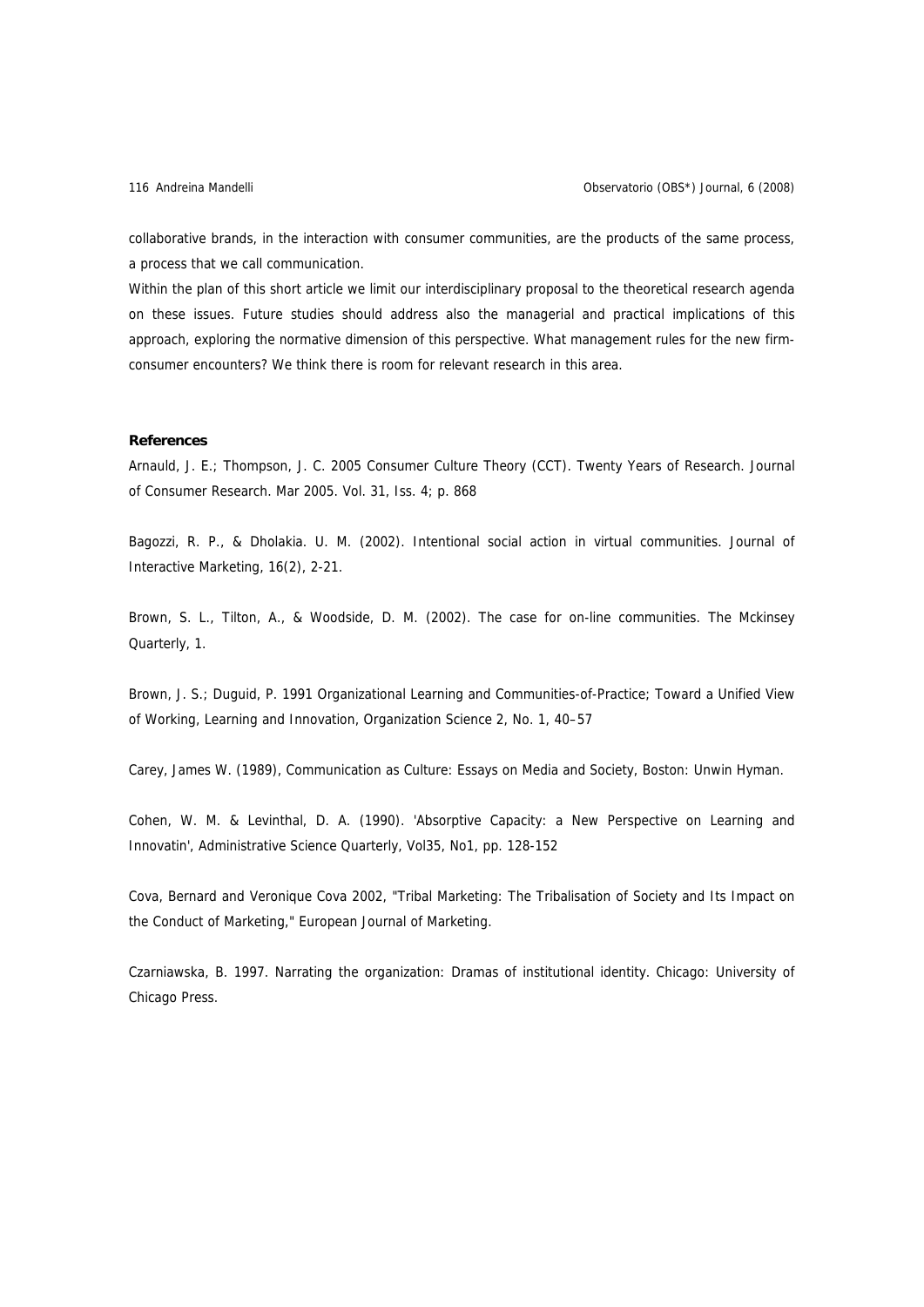Daft RL, Weick KE. 1984. Towards a model of organizations as interpretation systems. Academy of Management Review 9: 284–295.

Dholakia, U. M., Bagozzi, R., & Pearo, L. K. (In press). A social influence model of consumer participation in network- and small-group-based virtual communities. International Journal of Research in Marketing, 21(3), 241-263.

Dyer J.H., Nobeoka K. (2000), "Creating and managing a high performance knowledge-sharing network: the Toyota case", Strategic Management Journal, 21 (3): 345-367.

Edquist, Charles; Hommen, Leif; Johnson, Björn; Lemola, Tarmo, Malerba, Franco, and Smith, Keith (1998). "The ISE Policy Statement: The Innovation Policy Implications of the 'Innovation Systems and European Integration' (ISE) Research Project", Linköping 1998

Escalas, Jennifer Edson and James R. Bettman (2003), "You Are What They Eat: The Influence of Reference Groups on Consumers' Connections to Brands," Journal of Consumer Psychology, 13 (3): 339- 348.

Heaton, L. & Taylor, J.R. (2002). Knowledge management and professional work: a communication perspective on the knowledge-based organization. Management Communication Quarterly Vol. 16, No. 2, pp. 210-236.

Kozinets, R.V., 1999, "E-tribalized marketing? The strategic implications of virtual communities of consumption", European Management Journal, 17, 3, 252-64.

Kozinets, R.V, 2004 Burning man: can consumers escape the market?, Journal of Consumer Research.

Lave and E. Wenger (1991) Situated Learning: Legitimate Peripheral Participation, Cambridge University Press, Cambridge, UK

Lundkvist, A. & Yakhlef, A. (2004) Customer Involvement in New Service Development: A Conversational Approach. Managing Service Quality, Vol 14 No 2/3.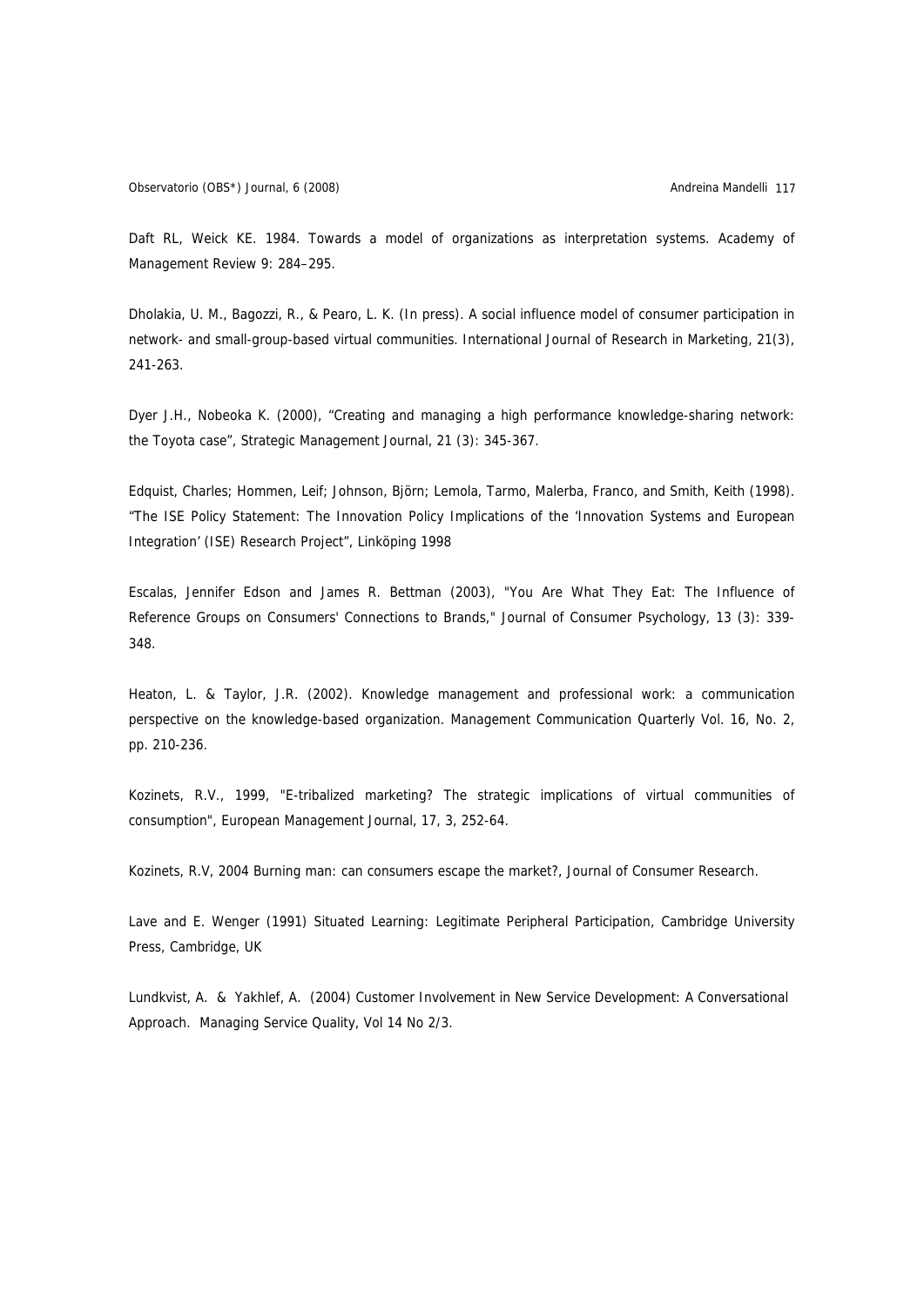Maturana,H. 1997 Metadesign. Instituto de Terapia Cognitiva INTECO - Santiago de Chile.

McAlexander, James H., John W. Schouten, and Harold F. Koenig. 2002. "Building Brand Community." Journal of Marketing 66 (January): 38-54.

McCracken, Grant. 1986. "Culture and Consumption: A Theoretical Account of the Structure and Movement of the Cultural Meaning of Consumer Goods." Journal of Consumer Research 13 (June): 71-84.

Mintzberg H. (1996). Leai'ning 1, Planning O. California Management Review 38(4): 92-93.

Muniz A., O'Guinn T. (2001) Brand community. Journal of Consumer Research. Mar 2001

Nambisan, S. (2002) Designing virtual customer environments for new product developments for new product development: toward a theory. Academy of Management Review, 27 (3), 392-413.

Porter, C. E. (2004). A typology of virtual communities: A multi-disciplinary foundation for future research. Journal of Computer Mediated Communication, 10 (1).

Powell, W.W., Koput, K.W., Smith Doerr, L. (1996). Interorganizational Collaboration and the Locus of Innovation: Networks of Learning in Biotechnology. Administrative Science Quarterly, 41: 116-145.

Prahalad, C.K. and Ramaswamy, V. (2000), "Co-opting customer competence," Harvard Business Review, 78 (1), 79.

Putnam, L.; Cooren, F (2004) Alternative Perspectives on the Role of Text and Agency in Constituting Organizations. Organization London May 2004 Vol. 11, Iss 3p. 323

Robichaud, D., Giroux, H. and Taylor, J. R. (2004) 'The Meta-Conversation: The Recursive Property of Language as a Key to Organizing', Academy of Management Review.

Robichaud, D. (2001) 'Interaction as a Text: A Semiotic Look at an Organizing Process', American Journal of Semiotics 17: 141-61.